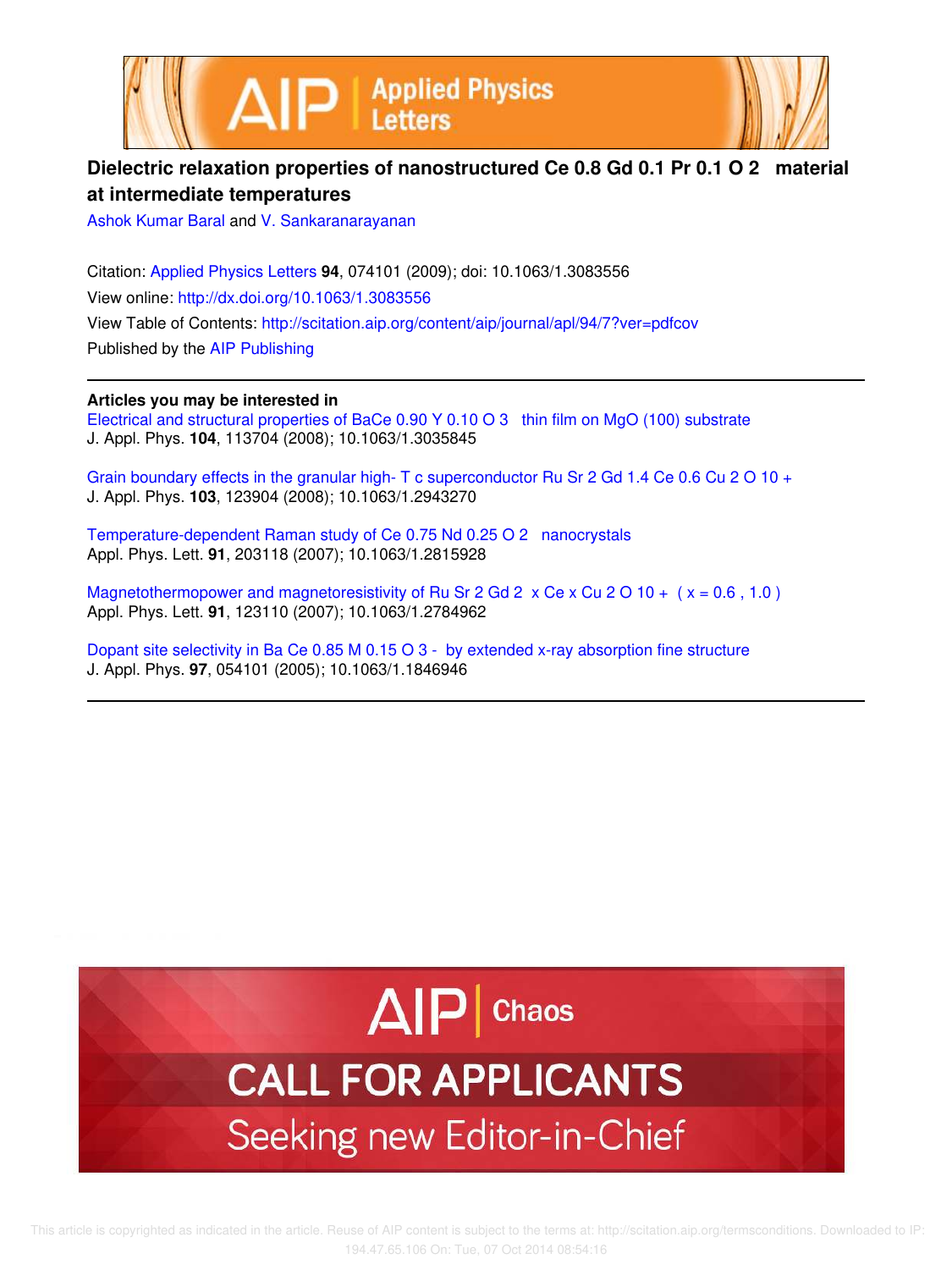## **Dielectric relaxation properties of nanostructured Ce0.8Gd0.1Pr0.1O2− material at intermediate temperatures**

Ashok Kumar Baral<sup>a)</sup> and V. Sankaranarayanan

*Department of Physics, Indian Institute of Technology Madras, Chennai 600036, India*

(Received 29 November 2008; accepted 27 January 2009; published online 17 February 2009)

The dielectric relaxation behavior of the fluorite structured nanocrystalline  $Ce_{0.8}Gd_{0.1}Pr_{0.1}O_{2-\delta}$ compound was studied in the temperature range of  $200-550$  °C. Two different types of relaxation processes were observed corresponding to (1) defect pairs such as  $(\Pr'_{Ce} - V_0)$  and  $(\text{Gd}'_{Ce} - V_0)$  and (2) the trimers such as  $(Pr'_{Ce} - V_O^{\bullet} - Gd'_{Ce})$ . The correlation between ionic conduction and the dielectric properties of the nanocrystalline material is discussed. Very low values of the migration energy and association energy of the oxygen vacancies are observed, which are 0.42 and 0.03 eV, respectively. The obtained value of association energy agrees well with the theoretical prediction on doubly doped ceria. © *2009 American Institute of Physics*. DOI: 10.1063/1.3083556

In recent days, the nanostructured ceria based solid electrolytes have attracted great interest for application in intermediate temperature solid oxide fuel cell. The use of nanocrystalline electrolyte materials has been expected to overcome various drawbacks associated with microcrystalline electrolyte materials such as reduction in  $Ce^{+4}$  to  $Ce^{+3}$  at higher temperatures<sup>1</sup> and segregation of impurities such as Si or Ca at the grain boundaries. $2\frac{3}{5}$  Various nanocrystalline materials of doped and undoped ceria have been synthesized by different methods and studied $6-10$  but their dynamic properties at intermediate temperatures are not yet clear. On the other hand, it has been theoretically predicted that the cerium oxide, doped with double dopants such as Nd/Sm and Pr/Gd whose average atomic numbers lie between 61 and 62, may show high value of ionic conductivity with very low association energy due to a good balance between the elastic and electronic interaction between oxygen vacancies and trivalent ions. $\frac{11}{1}$  In the present work, the dielectric relaxation properties of nanostructured  $Ce<sub>0.8</sub>Gd<sub>0.1</sub>Pr<sub>0.1</sub>O<sub>2-δ</sub>$  material are studied in the intermediate temperature range to understand the ionic transport mechanism in nanoscale.

The nanocrystalline  $Ce<sub>0.8</sub>Gd<sub>0.1</sub>Pr<sub>0.1</sub>O<sub>2−δ</sub>$  material with an average grain size of 14 nm was prepared by citrate auto ignition method.<sup>12</sup> The powder was pressed into a pellet of 10 mm diameter and 1.3 mm thickness. The silver paste was applied on both sides of the pellet for the purpose of electrodes. The dielectric constant  $\varepsilon'$ , loss tangent (tan  $\delta$ ), and electric modulus M" were obtained from the electrochemical impedance analysis performed in the ambient conditions in the temperature range of  $200-550$  °C and in the frequency range of 1 Hz to 10 MHz.

Figure 1 illustrates the high resolution transmission electron microscopy (HRTEM) picture of a  $\text{Ce}_{0.8}\text{Gd}_{0.1}\text{Pr}_{0.1}\text{O}_{2-\delta}$ particle from a group of agglomerated particles. It is evident from the micrograph that the microstructure of the nanocrystalline Ce<sub>0.8</sub>Gd<sub>0.1</sub>Pr<sub>0.1</sub>O<sub>2− $\delta$ </sub> material consists of arbitrarily oriented well defined single crystalline nanoparticles. The particle size of the material is found to vary between 8 and 18 nm.

From the ac conductivity analysis it is observed that in the temperature range of  $200-550$  °C, the ionic conduction at both grain interior and grain boundaries contributes to the total conductivity of the material. The total ionic conductivity is found to be dominated by grain interior conductivity at the temperatures of up to 360 $\degree$ C, whereas at high temperatures the grain boundary conductivity is more than the grain interior conductivity. The activation energy of the material is found to be 1.5 eV below 360 °C and 0.62 eV in the higher temperature region.

The variation in dielectric constant  $\varepsilon'$  with frequency, for the nanocrystalline material, at three different temperatures is shown in Fig. 2. The dielectric constant  $\varepsilon'$  exhibits strong dispersion in the lower frequency region and shows a sharp upturn due to polarization of charge carriers at the electrode-electrolyte interface, as shown in the inset of Fig. 2. In the logarithmic scale, the dielectric constant  $\varepsilon'$  exhibits a step in the low frequency region, as it was observed in  $ZrO<sub>2</sub> - Y<sub>2</sub>O<sub>3</sub>$  ceramic solution.<sup>13</sup> This step could be attributed to the grain boundary relaxation, which leads to the formation of plateau in dielectric constant  $\varepsilon'$  in the low frequency region. With a temperature increase up to 360 °C, the plateau shifts toward lower frequencies and above 360 °C, the



FIG. 1. High resolution TEM micrograph of the nanocrystalline  $Ce<sub>0.8</sub>Gd<sub>0.1</sub>Pr<sub>0.1</sub>O<sub>2−δ</sub>$  material calcined at 800 °C. Size of the particle shown here is around 14 nm.

a)Electronic mail: ashok@physics.iitm.ac.in.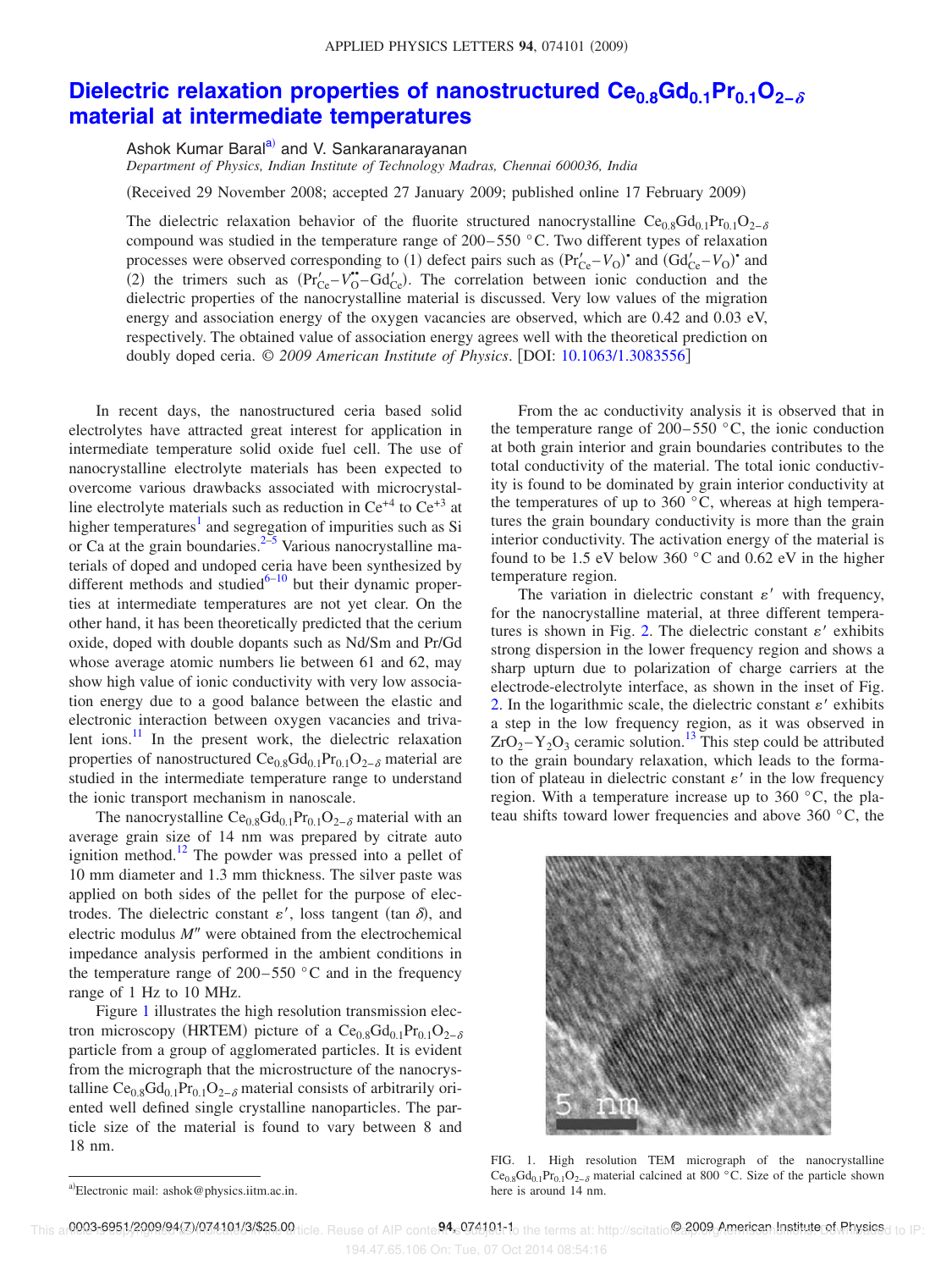

FIG. 2. The variation in  $\log e'$  with frequency at different temperatures. The arrow mark indicates the plateau of grain boundary relaxation. Inset is the variation in  $\varepsilon'$  with frequency at 300 °C.

plateau shifts toward the high frequency region. This behavior of dielectric constant  $\varepsilon'$  in the nanocrystalline material matches well with the ionic conduction mechanism in the temperature range below and above 360 °C as explained above. Hence it implies that the characteristic dielectric relaxation of lattice at the grain boundaries is associated with the migration of charge carriers at grain boundaries in the nanostructured Ce<sub>0.8</sub>Gd<sub>0.1</sub>Pr<sub>0.1</sub>O<sub>2− $\delta$ </sub> material. The values of  $\varepsilon_{\infty}$  (the high frequency limit of  $\varepsilon'$ ) are found to be 43.52, 41.03, 33.41, and 16.03, respectively, at 380, 400, 460, and 500 °C. The decrease in dielectric constant is found to be associated with the increase in ionic conductivity at higher temperatures.

Figure 3 shows the frequency spectrum of dielectric loss tangent (tan  $\delta$ ) of the material at 300 °C. The dielectric loss tangent exhibits the presence of two relaxation peaks, which are indicated by arrow marks in the Fig. 3. The high frequency peak could be attributed to the defect pairs formed due to the association of oxygen vacancy with one of the trivalent dopant cations (either  $Pr^{+3}$  or  $Gd^{+3}$ ).<sup>14,15</sup> In general, when the  $CeO<sub>2</sub>$  is doped with trivalent cations, one oxygen



Appl. Phys. Lett. 94, 074101 (2009)

vacancy is introduced for every two trivalent ions for the charge neutrality. The trivalent cations replacing  $Ce^{+4}$  in the cubic fluorite structure, possess an effective charge of  $-1$ . The mobile oxygen vacancy  $(V_0^{\bullet})$  being positively charged associates with one of the two dopants to make a defect pair, leaving the other one as unassociated defect. Since two types of trivalent cations, i.e.,  $Pr^{+3}$  and  $Gd^{+3}$ , are replacing  $Ce^{+4}$ , two different types of defect pairs such as  $(\Pr'_{\text{Ce}} - V_0)$ <sup>•</sup> and  $(\text{Gd}'_{\text{Ce}} - V_0)$ <sup>\*</sup> are expected to be present in the material. Even though these defect pairs are charged, they act like electric dipoles and give rise to dielectric relaxation. The low frequency peak could be ascribed to any of the possible associate neutral trimers<sup>14</sup> such as  $(\text{Pr}'_{\text{Ce}} - \text{V}^{\bullet} - \text{Gd}'_{\text{Ce}})$ ,  $(\text{Pr}_{\text{Ce}}^{\prime} - V_{\text{O}}^{\bullet} - \text{Pr}_{\text{Ce}}^{\prime})$ , or  $(\text{Gd}_{\text{Ce}}^{\prime} - V_{\text{O}}^{\bullet} - \text{Gd}_{\text{Ce}}^{\prime})$ . The neutral trimer giving rise to the dielectric relaxation peak must be a bended one because the linear trimer cannot show any effective dipole moment and hence there will be no relaxation peak. For the conduction of oxygen ions in this double rare-earth doped ceria nanostructured system, the following equilibrium reactions can be assumed:

$$
(\text{Pr}'_{\text{Ce}} - V''_{\text{O}} - \text{Pr}'_{\text{Ce}}) \Leftrightarrow (\text{Pr}'_{\text{Ce}} - V''_{\text{O}})^{*} + \text{Pr}'_{\text{Ce}} \Leftrightarrow V''_{\text{O}} + 2\text{Pr}'_{\text{Ce}}\tag{1}
$$

$$
(Gd'_{Ce} - V''_O - Gd'_{Ce}) \Leftrightarrow (Gd'_{Ce} - V''_O)^* + Gd'_{Ce} \Leftrightarrow V''_O
$$
  
+ 2Gd'\_{Ce}, (2)

$$
(\text{Pr}'_{\text{Ce}} - V''_{\text{O}} - \text{Gd}'_{\text{Ce}}) \Longleftrightarrow (\text{Pr}'_{\text{Ce}} - V''_{\text{O}})^{\bullet} + \text{Gd}'_{\text{Ce}} \Longleftrightarrow V''_{\text{O}} + \text{Pr}'_{\text{Ce}} + \text{Gd}'_{\text{Ce}},
$$
\n(3)

$$
\Leftrightarrow (\mathrm{Gd}'_{\mathrm{Ce}} - V_{\mathrm{O}}^{\bullet})^{\bullet} + \mathrm{Pr}'_{\mathrm{Ce}} \Leftrightarrow V_{\mathrm{O}}^{\bullet\bullet} + \mathrm{Pr}'_{\mathrm{Ce}} + \mathrm{Gd}'_{\mathrm{Ce}}.\tag{4}
$$

In the conduction process, the oxygen vacancies dissociate from the pairs and assist the migration of oxygen ions  $(O<sup>2</sup>)$ . The binding energy (in other words the association energy) " $E_{\text{ass}}$ " of the oxygen vacancies can be obtained from the Arrhenius plot of  $\log(T \tan \delta_{\text{max}})$  versus  $1/T$  (Ref. 14), which is shown as an inset of Fig. 3. Also, the migration energy  $(E_m)$  associated with the jump of oxygen vacancies can be obtained from the Arrhenius plot of  $log(f<sub>tan</sub> \delta)$  versus  $1/T$ . The association energy  $(E_{\text{ass}})$  and the migration energy  $(E_m)$  of oxygen vacancies in this nanostructured material are found to be 0.03 and 0.45 eV, respectively.

In the case of nanocrystalline ceria doped with Nd and Sm, Yamamura *et al.*<sup>15,16</sup> suggested that the plateau or steplike behavior in the variation in dielectric constant  $\varepsilon'$  with frequency can be ascribed to the Debye-type relaxation due to the defect associates. But in the present case, the material shows a single plateau (shown by an arrow mark in the Fig. 2), and the relaxation frequencies estimated from the plateau do not match with those of loss tangent (tan  $\delta$ ), as those were matching in case of Nd doped ceria.<sup>15</sup> Moreover, the plateau in dielectric constant  $\varepsilon'$  is observed in the entire temperature range, whereas the relaxation peaks in loss tangent (tan  $\delta$ ) vanish at temperatures above 340 °C. Therefore the plateau observed in frequency dependent plot of  $\varepsilon'$ , in the case of nanostructured Ce<sub>0.8</sub>Gd<sub>0.1</sub>Pr<sub>0.1</sub>O<sub>2− $\delta$ </sub> material, could not be ascribed to the relaxation of defect associate. It must be due to dielectric relaxation of grain boundary as already mentioned.

It is observed that both the dielectric constant  $\varepsilon'$  and loss This armset is the Arthenius plot of log(Titan  $\delta_{\text{max}}$ ) or 1/Euse of AIP content is subjetingent (tan  $\delta_{\text{l}}$ ) exhibit strong polarization effect at lower freed to IP: